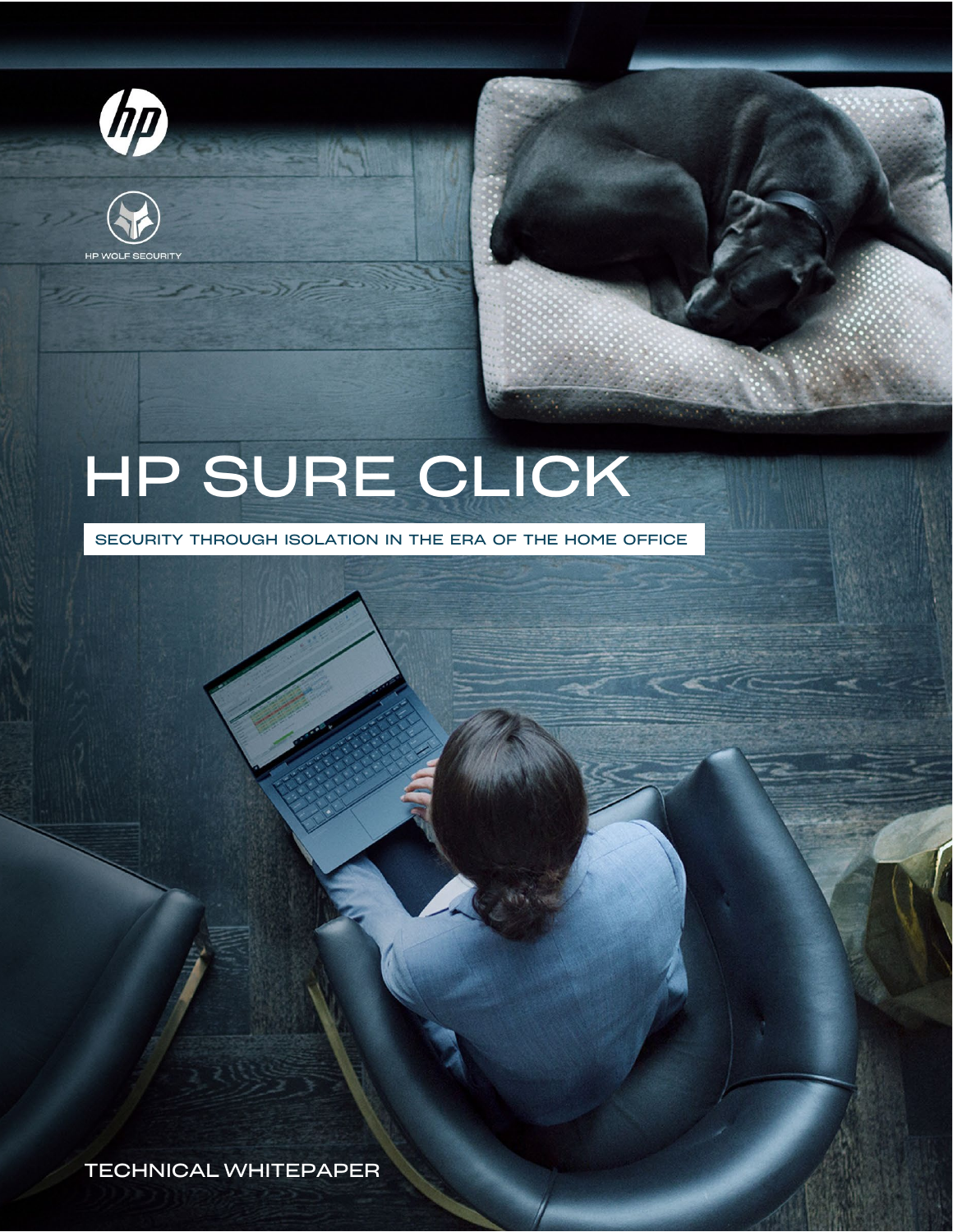# PROTECT AGAINST **MALWARE**

Recent security-focused advances to modern browsers have caused attackers to shift their focus to document-based attacks.

## TABLE OF CONTENTS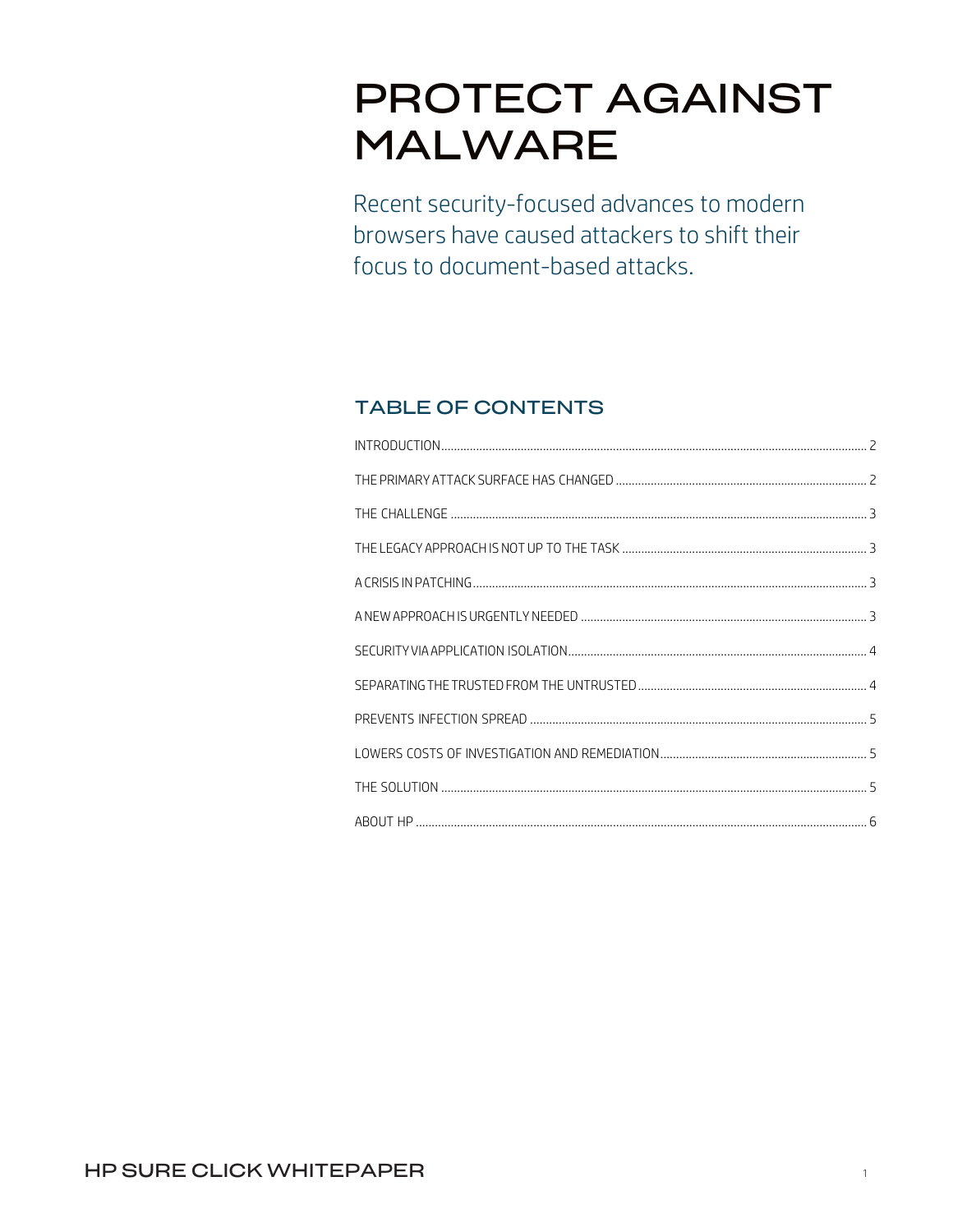#### <span id="page-2-0"></span>INTRODUCTION

According to Symantec, 1 in 13 web requests lead to malware<sup>1</sup> by tricking the user into downloading and opening malicious documents. Over 90% of non-browser-based attacks occur from opening files from e-mail attachments, with Microsoft Word documents accounting for over 67% of all malware attacks<sup>2</sup>. While attacks through the browser remain a threat, a huge attack surface stretched thin by the need to support legacy applications and application frameworks (i.e., JavaScript, Flash, and Java), recent security-focused advances to modern browsers have caused attackers to shift their focus to document-based attacks.

Because more people are working from home today, they are inadvertently using unprotected home networks and accessing increasingly complex applications from vulnerable endpoints. Whereas enterprise networks frequently employ products to shield endpoints from attacks, over 80% of home office routers have been found to be vulnerable to potential cyberattacks<sup>3</sup>. This increases security risks for organizations, as compromised endpoints could leak sensitive data, or even carry malware into the corporate network the next time users connect physically or via VPN. Fortunately, there's a way out.

HP Sure Click3, <sup>4</sup> secures commonly used document types (Microsoft Word and PDF) while delivering a safe and private Chromium™-based secure browser. HP Sure Click was originally developed through a collaboration between HP and Bromium, the pioneers of application isolation using micro-virtualization technology.

This revolutionary approach uses CPU features in HP machines to automatically isolate each supported application<sup>5</sup> type and each secure browser tab in a micro-virtual machine (micro-VM), protecting the endpoint from malware—even from unknown zero-day attacks that traditional, signature-based antivirus protection applications might miss. This granular, task-by-task isolation protects users as they work and play, delivering unparalleled security and privacy within a fast, familiar, and responsive user experience.

With HP Sure Click, the endpoint device is able to shrug off browser-borne attacksmalware is blocked from accessing documents, enterprise intranets, even other websites, and is automatically erased when the tab is closed, thereby eliminating costly remediation and downtime.

#### <span id="page-2-1"></span>THE PRIMARY ATTACK SURFACE HAS CHANGED

The rapid adoption of cloud and software as a service had fueled dramatic changes in end-user computing. Internet-originated "drive-by" attacks, "man-in-the-browser", "cross-site scripting", and other web-delivered threats had become the dominant attack vectors. In response, modern browsers have been redesigned with security as a primary focus. As browser vulnerabilities have become increasingly expensive, attacks were shifted from browsers to documents, especially those delivered by e-mail, webmail, or downloaded from risky websites. Most web-based attacks are now focused on tricking the user into downloading malware-infested documents.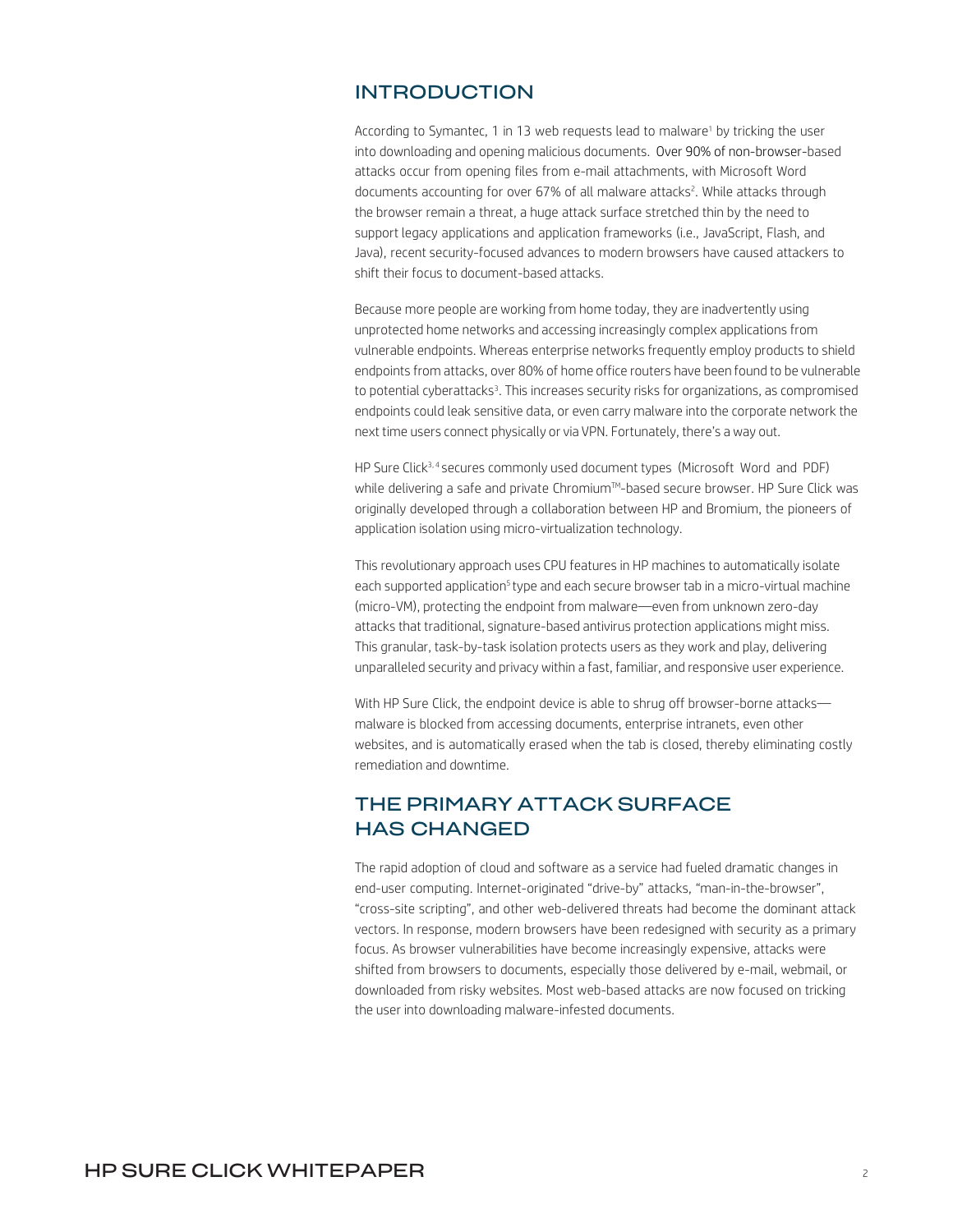#### THE CHALLENGE

TIT security teams face a daunting series of challenges in securing their networks against modern malware intrusions, including advanced persistent threats (APTs), advanced targeted attacks (ATAs), polymorphic malware, and file-less intrusions. Private, corporate, and public sector networks and infrastructures can become prime targets for attacks led by organized criminals, political agitators, and other hackers eager for access to critical content.

# <span id="page-3-1"></span>THE LEGACY APPROACH IS NOT UP TO THE TASK

Detection-based security solutions protect against the vast majority of known attacks but struggle to resolve the new, unknown attacks. When an antivirus relies on matching against signatures, heuristics, behaviors, or other attributes that have previously been identified, novel threats will always be a risk. Even next-generation antivirus software does not enable detection-based solutions to match the rapid innovation of exploits and techniques. As a result, businesses need to be able to protect against new threats that have never been seen before, including new breeds of file-less malware and malicious code that runs only in memory.

# <span id="page-3-2"></span>A CRISIS IN PATCHING

According to HP Security Research, Cyber Security 2016, the top 10 exploited vulnerabilities were all over a year old, and most have had patches available for months or even years. The 2017 devastating WannaCry ransomware outbreak leveraged a Server Message Block (SMB) vulnerability impacting all Windows versions dating back to Windows XP. Microsoft had already made a patch available, but many devices remained unpatched with devastating consequences.

Verizon research indicates that only 33% of public sector systems are patched in a timely manner6, leaving critical systems—their valuable data and intellectual property vulnerable to countless old and new exploits (Verizon's measure for "timely" patch cycles averages 12 weeks, even as Microsoft and other vendors offer monthly patches).

# <span id="page-3-3"></span>A NEW APPROACH IS URGENTLY NEEDED

HP Sure Click embraces application isolation at its core, utilizing hardware-enforced isolation to protect the enterprise from the inevitability of user errors, unpatched machines, and highly susceptible Internet-facing or partner-accessible devices. We've taken the ineffective practice of "bolted-on," detect-to-protect security and fundamentally shifted to a "built-in" protection model enforced right down at the chipset. HP Sure Click protects by design, without relying on external detection of the unknown or the judgment of users to keep their organizations safe. Instead, HP Sure Clickautomatically isolates untrusted content, protecting organizations from all conceivable attacks. Crisis patching is now relegated to the past.

# <span id="page-3-0"></span>**MOTIVES** BEHIND PUBLIC **ADMINISTRATION SECURITY BREACHES**

- 44% Espionage
- 36% Financial
- $\cdot$  14% Fun (breaches)<sup>5</sup>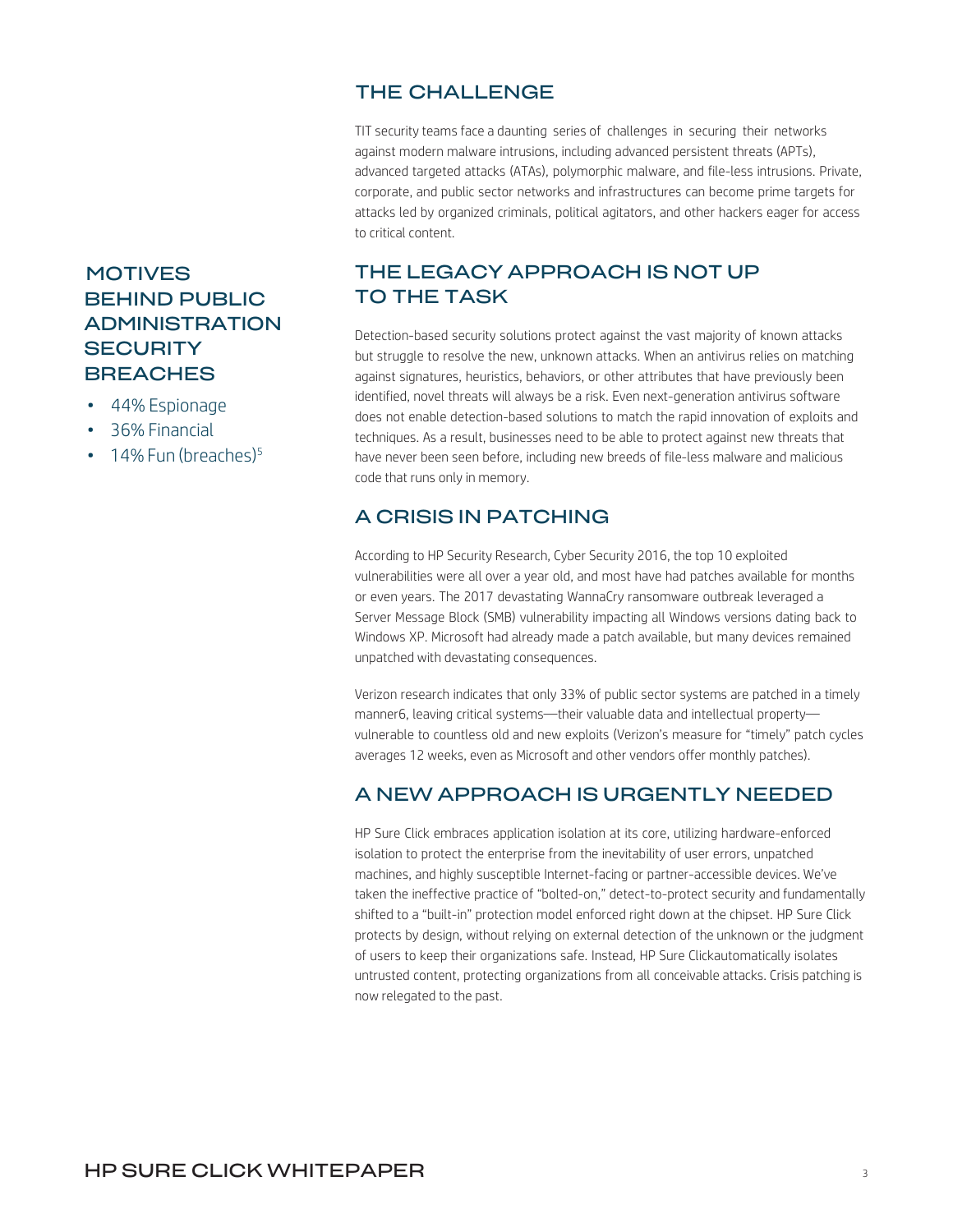#### SECURITY VIA APPLICATION ISOLATION

At the Information Assurance Symposium (IAS) 2016, the National Security Agency (NSA) and the Central Security Service (CSS) of the United States published a presentation titled "Application Isolation & Containment for Endpoint Protection." The thesis was that true security can only be achieved by reducing the ability of a compromised process to do damage. And that's precisely the approach HP Sure Click takes, noted specifically inthe presentation: leveraging the unique, multi-patented hardware-enforced process isolation and least-privileged restrictions on all tasks running within micro-virtualized environments to create high-fidelity, low-exposure endpoints.

#### <span id="page-4-1"></span>SEPARATING THE TRUSTED FROM THE UNTRUSTED

HP Sure Click technology views the world in terms of trusted or untrusted content. Untrusted content typically originates from outside the organization and enters via various ingress vectors, including web and e-mail. Trusted content largely originates from known internal sources or from files that an organization's own users create and distribute themselves. The two types must be treated differently.

Untrusted content might contain anything at all—previously seen or unseen, detected or undetected—and should always be regarded as potentially malicious. This content should never be granted access to the actual host PC operation system, the file system, or the internal network. Trusted content, alternatively, can safely execute on actual physical resources. From the user's perspective, however, they should never see any difference in application appearance, behavior, or workflow.

#### APPLICATION ISOLATION IN MICRO-VIRTUAL MACHINES

The power of application isolation is simple and straightforward—to remove the opportunity for an unknown threat to cause harm—but the execution is quite difficult. That's why HP has leveraged Bromium's unique, patented approach to micro-virtualization at the hardware level, protecting the host PC from below the Windows operating system, dramatically reducing the attack surface. Untrusted application content stays safely protected within each micro-VM. HP's one-of-a-kind approach provides protection-by-design against zero-day threats based on exploits in applications, browsers, and the kernel—a trifecta that traditional and next-generation defensive solutions can't come close to matching.

On HP Sure Click-protected endpoints, untrusted Microsoft Word documents, Adobe PDF files, and HP Secure Browser tabs are application-isolated from each other and from the host PC—right down at the hardware—inside of safe, disposable micro-VMs. Users can also edit and save untrusted Microsoft Word documents right inside the micro-VM, conducting their business without workflow disruptions, knowing that their systems are secure.

## <span id="page-4-0"></span>**MALICIOUS** ATTACHMENTS ARE PERVASIVE

- The average user receives 16 malevolent e-mails per month<sup>7</sup>.
- 66% of malware was installed via malicious e-mail attachments<sup>8</sup>.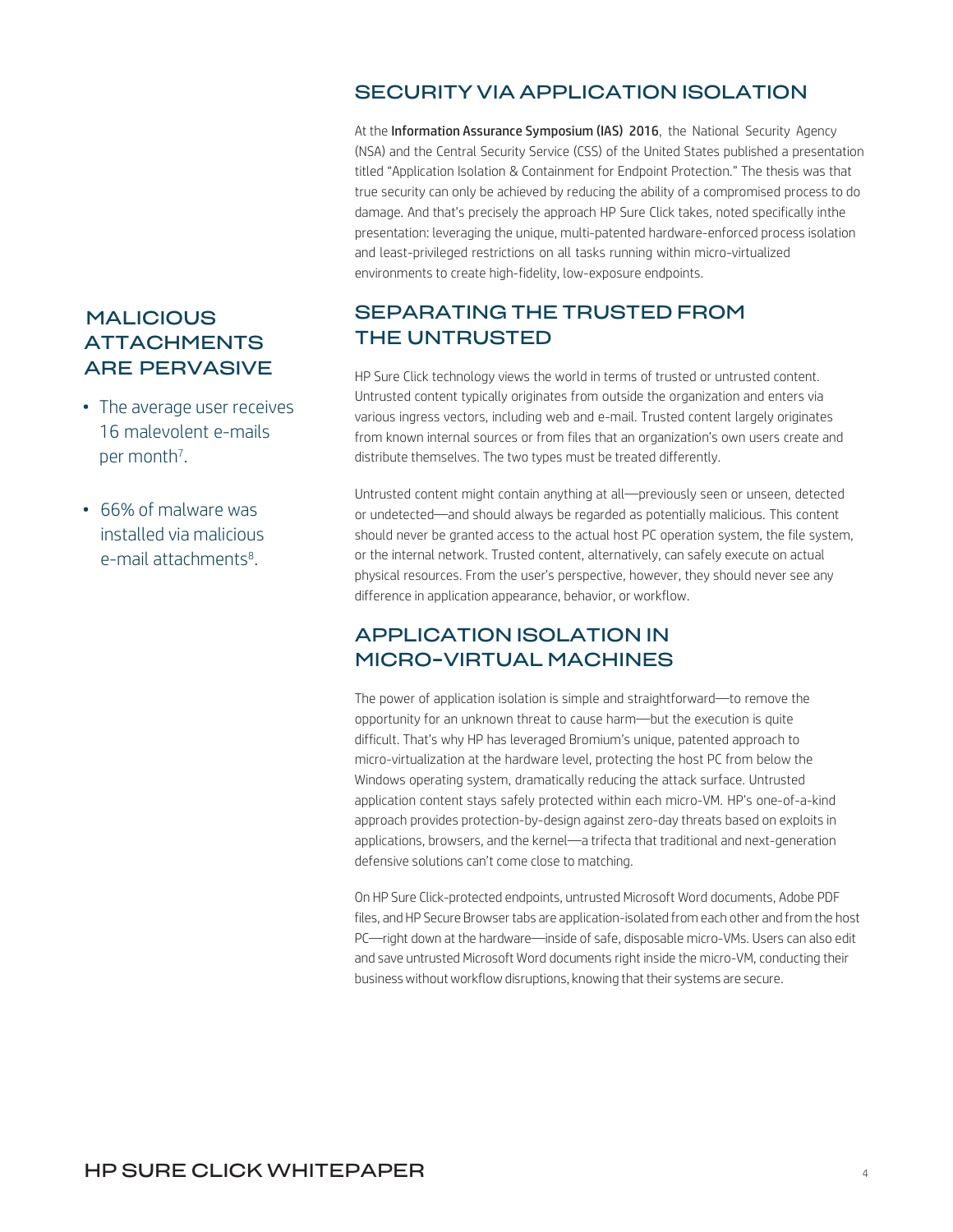#### STOPS INITIAL INFECTION AND SELF-REMEDIATES

HP Sure Click protects against the dangerous Patient-Zero infection within the enterprise, the initial compromised endpoint from which attackers seek to gain a foothold into the organization from which they can then conduct reconnaissance from lateral movement and privilege escalation.

In addition to preventing malware infections at the endpoint, HP Sure Click endpoints selfremediate when the user closes the application window or browser tab, preventing costly and time-consuming manual remediation. Malware simply disappears forever when the micro-VM is closed, never impacting the host PC or taking root within the organization.

#### <span id="page-5-0"></span>PREVENTS INFECTION SPREAD

When malware runs on an isolated micro-VM on a HP Sure Click-protected endpoint, it executes as intended inside the safe, disposable container—it has no way of escaping into the host PC or other network devices. Not only is the initial target PC protected, so are all other network-connected devices that interact with the targeted host. Malicious code has nowhere to go and is unable to reach any sensitive data or process on the host, the network, or other connected devices. Malware is unable to access the intranet or perform file shares, thereby preventing lateral movement and expansion.

#### <span id="page-5-1"></span>LOWERS COSTS OF INVESTIGATION AND REMEDIATION

Ponemon Institute research shows that organizations receive almost 17,000 weekly malware alerts, but only 19% are deemed to be reliable, and only 4% get investigated9. To make things worse, two-thirds of the time spent by security staff responding to malware alerts is wasted because of faulty or incomplete intelligence. Detection is clearly broken—it's costly, time consuming, ineffective, and faulty in its premise and its execution. There is a better way.

HP Sure Click reduces and streamlines investigation and remediation downtime. Because HP Sure Click automatically protects endpoints and self-remediates every time users close the micro-VMs containing malicious documents or web pages, the organization's actual remediation efforts can be reduced to the remaining non-HP Sure Click-protected endpoints and other attack vectors.

#### <span id="page-5-2"></span>THE SOLUTION

HP Sure Click leverages virtualization-based security and isolation technology to dramatically decrease attack surfaces, monitor suspicious activity, and contain threats while users are online or offline, as micro-VMs are not dependent on online access to protect your device from malware.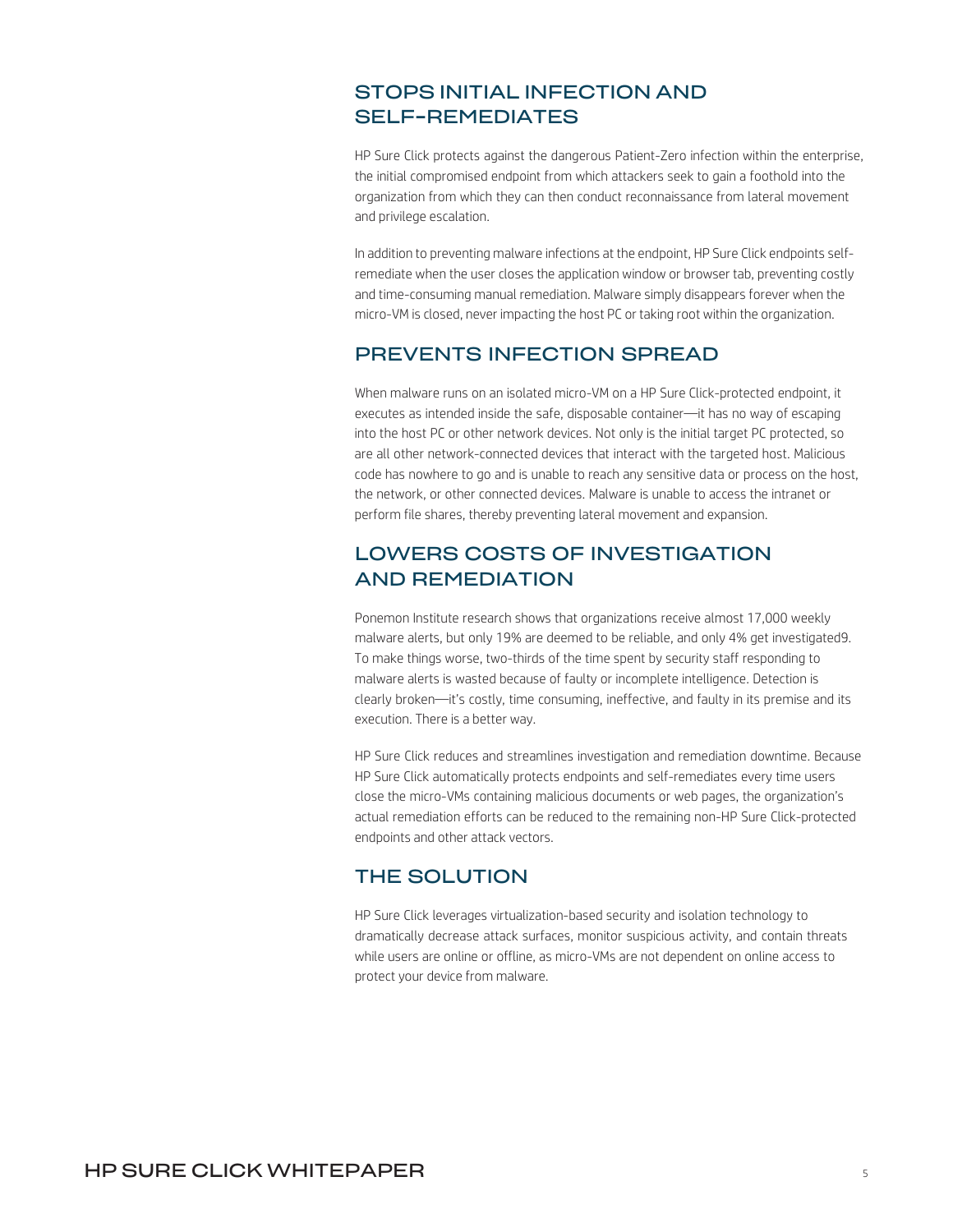#### Secure Browsing

HP Sure Click protects organizations from web-borne threats with its Chromium-based secure browser. Each protected browser tab runs in its own secure container, completely isolating web threats from the host so that they have no place to go. When the browser tab is closed, the threat is terminated along with the micro-VM. In addition, HP Sure Click protects Word and PDF documents downloaded from Internet Explorer, Google Chrome, Mozilla Firefox, and Microsoft (new) Edge browsers by marking these downloads as untrusted, thus opening them in a secure micro-VM whenever the user needs to open them.

#### Secure Files

Malicious documents have gained popularity with threat actors due to their effectiveness. Ransomware is commonly delivered via malicious office documents or PDFs. HP Sure Click hardware-isolates each supported document from the operating system and the kernel. If a malicious document is saved via an ingress application—such as web download, email, or Skype—it is hardware-isolated in a micro-VM. When the document is closed, the threat is terminated along with the micro-VM.

#### <span id="page-6-0"></span>ABOUT HP

HP Inc. creates technology that makes life better for everyone, everywhere. Through our portfolio of printers, PCs, mobile devices, solutions, and services, we engineer experiences that amaze.

#### Learn more at: **hp.com/wolfsecurityforbusiness**